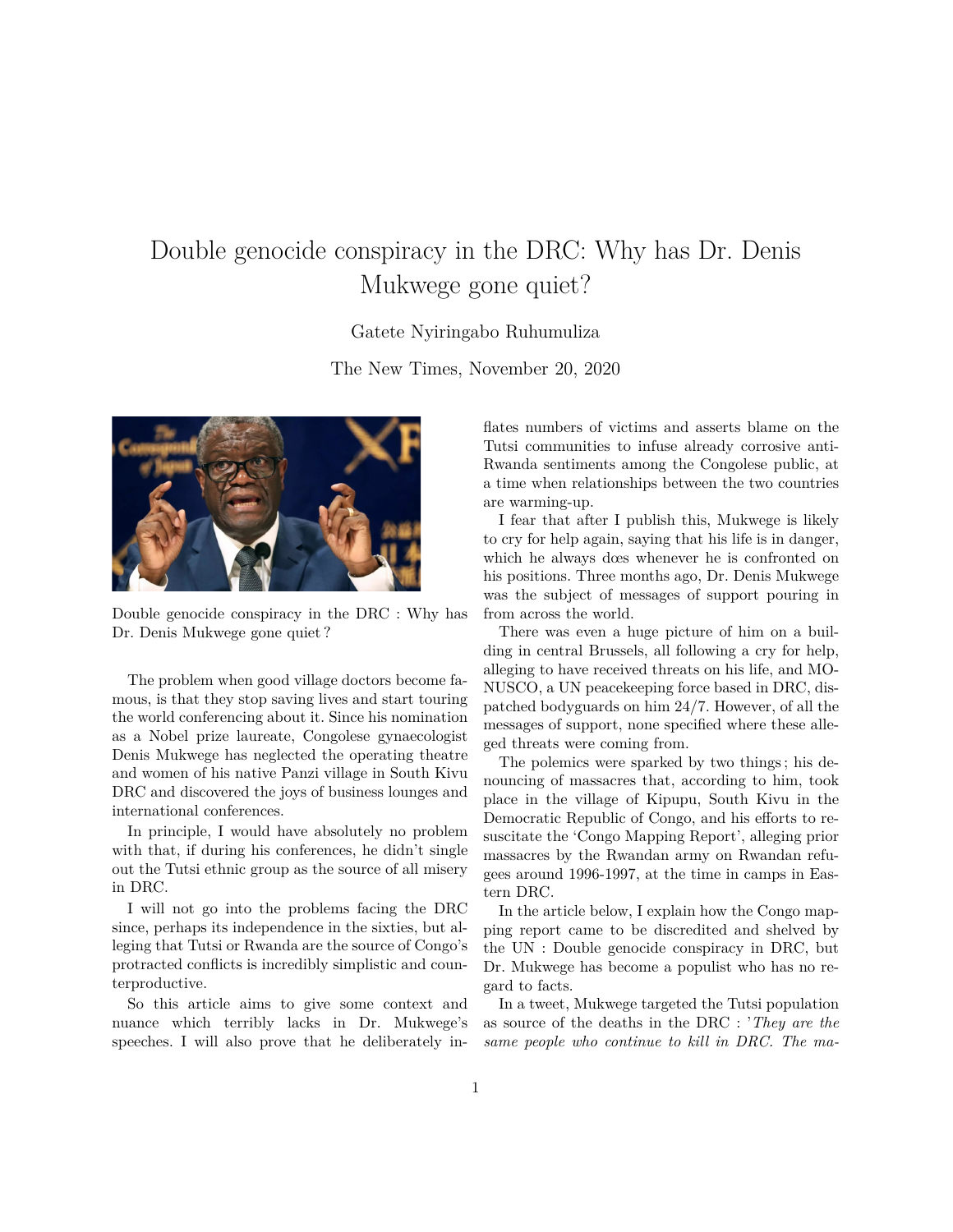*cabre accounts of Kipupu are in the pattern as the massacres that have plagued the DRC since 1996* '. In subtitle, Mukwege makes no difference between the Banyamulenge community in DRC and the Rwandan government.

Following his tweet, Nœlla Muhamiriza, a young female munyamulenge, replied : '*Yes but we have been begging you to speak up on behalf of rape and massacres happening in Minembwe for over three years and you chose to stay silence. Are Banyamulenge women bodies not worth so much for you ? Is it too political to stand for ALL the victims ! so disappointed in you !*'

A Congolese lawyer based in Kinshasa weighed in : '*before 1996 there were ethnic cleansings targeting the Banyamulenge population in Masisi and Walikale, and before 'Kipupu, since three years Tutsi of Minembwe high plateau face the same ethnic cleansing. Why this selective indignation ? He asked, and to conclude, a Nobel laureate must have a Universal conscience.*'

Up to this stage, the alarming numbers of victims advanced by Mukwege had been taken at face value. A Nobel laureate, we thought, is to be somewhat credible and indeed the same figure of the 220 alleged victims in Kipupu was reproduced in an article by Belgian senior journalist Collette Braeckman.

A Wikipedia page on the Kipupu massacres was even set up, with the same information and accusing the Banyamulenge community : '*The Kipupu massacre' took place in the village of Kipupu in Mwenga Territory of South Kivu province, Democratic Republic of the Congo on 16 July 2020. Gunmen belonging to the Gumino and Twirwaneho militias of the Banyamulenge community attacked the village and reportedly killed over 200 people*', the page reads.

Here is the problem : There has never been any 'Kipupu Massacre' and there has never been any 220 victims. There was 10 victims at most !

## **What exactly happened ?**

A local militia called the 'Mai-mai' launched a raid on Banyamulenge pastoral community and stole their cattle. Rival factions to the Banyamulenge frequently set-up ad-hoc alliances, at times with elements in the national army, to conduct raids, rape women and pillage cattle of the Banyamulenge communities, estimated in tens of thousands since the conflict started.

In response, the Banyamulenge have created two groups with rather revealing names : 'Gumino' and 'Twirwaneho'. These names in Kinyarwanda/Kinyamulenge language mean : 'Let's stay here' and 'let's save ourselves'.

Following the raid, the Banyamulenge activated their two groups and pursued the assailants, fighting ensued and between five (5) and ten (10) people were killed : Between five and ten, in a fight.

That's when Mukwege declared that a massacre of 220 people was conducted by the Banyamulenge onto neighbouring Kipupu community. In fact, on 26 July, provincial deputies released a statement condemning MONUSCO and the FARDC for not doing enough to prevent the massacre.

Irritated, the MONUSCO, which was being blamed for inaction, finally revealed the findings of their investigation : Around ten people had been killed in inter-community fighting ! Mukwege had exaggerated the number of victims and lied to everyone.

Obviously the revelations were kept silent not to embarrass the good doctor and all the merchants of the Congo misery, including opposition politician Martin Fayulu who had been for days, surfing on the alleged massacres to stir more anti-Tutsi sentiments.

Mukwege himself never rectified his allegations, however, since the international community found out, they have been taking their distances from him. I hope they draw their own conclusions on his credibility too.

That manipulation brings to mind the Timisoara case in Romania when all media announced a massacre that never took place : 'On December 22, 1989, grim footage of 19 corpses - allegedly victims of the police crackdown in Timisoara, were flashed on televisions across the world. Yugoslavian and Hungarian news agencies were quoting a death toll of 4,630, a figure picked up by the French news agency (AFP). One month later, it turned out that the corpses were of people who died before the protest even took place..'. At the time Colette Braeckman was among the few journalists who exposed the fake news and reported the truth. This time, Mrs. Braeckman kept